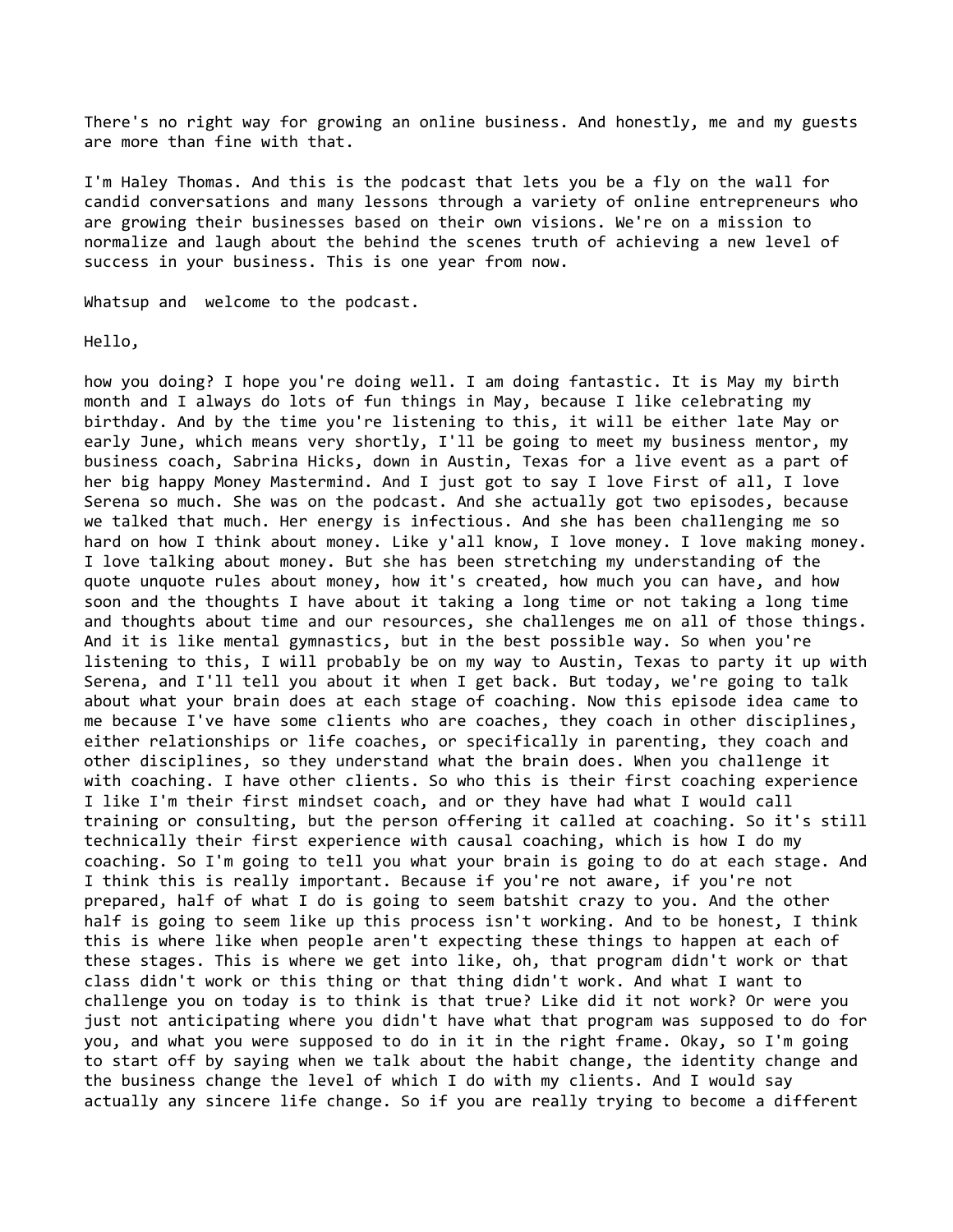kind of parent, or really trying to shift dramatically how you think about your identity of being a profitable business owner from somebody who's broke and who's only been in a nine to five, or if you're really trying to not just lose weight, but maintain

a new level of weight, that kind of sincere life change happens in nine to 12 months, like that type of life change does not happen in six weeks. It just doesn't the change that my clients are typically coming to me wanting. Like we don't do it in a short amount of time. And in fact, if you knew me early on, when I first started coaching, I offered short sessions like six sessions, so you can meet with me for just six weeks, or I used to do like one planning session and then like quarterly sessions, but that never worked. or clients would keep having to re up because of what we're going to talk about kind of the stages of coaching because that depth of change requires time. It's not just making the initial change. It's sustaining that change and learning how to sustain that change that different person you want to be and that doesn't happen in a short amount of time. Right now. My coaching packages six months. I'm toying with the idea of just making it 12 months because my clients who are most successful usually end up renewing anyway, because there's more things to work on and more things they want to work through. But it takes you know, that six to 12 month time, sometimes 18 months to really change your life like to really change programming that's been in your body and in your life for 2530 plus years, that's not going to happen in a eight week program. When my clients renew, it's not because it didn't work the first time, it's because the lasting change takes time and ongoing effort. So this episode, we're going to break down exactly what my clients work on on each stage, and where their brains freak out, or what their brains freak out about at each of these stages, and what thought errors they're having about what's supposed to happen and what they think it's going to feel like or what it's supposed to feel like, which is my favorite, by the way. And kind of what my job is to coach them around in each of those stages, in addition to the actual content we are coaching on. So if you're thinking about working with me, you're going to know what to expect. And even if you're not, if you want to hire a coach, I know that a successful coaching relationship is going to require all of these parts like it's not just me, there's nothing special about me. But when you're working with a coach, a dietician a parenting coach, when you are making any significant identity transformation, these are the steps that are involved. Okay, and if these aren't accounted for, then I would be very thoughtful about that investment and what exactly that container is supposed to be, and what exactly you want to get out of it if a coach or whoever you're talking to doesn't have a plan for all of these things. So we're going to talk about onboarding, which for me, I think of onboarding as my consult. So my sales call, and then when clients are first becoming clients, so you know, between the time they say yes, and their first session, often my clients are coming to this consultation, very interested in coaching, but they don't know any details yet. So at this point, they're kind of like, on the edge between being excited and really nervous. Right? What I want to offer at this stage is that that's not wrong, like nothing's wrong. If you feel nervous, you're having thoughts like, I'm not sure, and I don't know, but I'm excited. I'm like, that's totally fine. Some clients come to console calls, and they're like, hell yeah, we're in no matter what, let's do this, either of those things is okay, because you're coming to this call, you're basically saying, by virtue of getting on a console, or sales call with me, or with any coach, really, I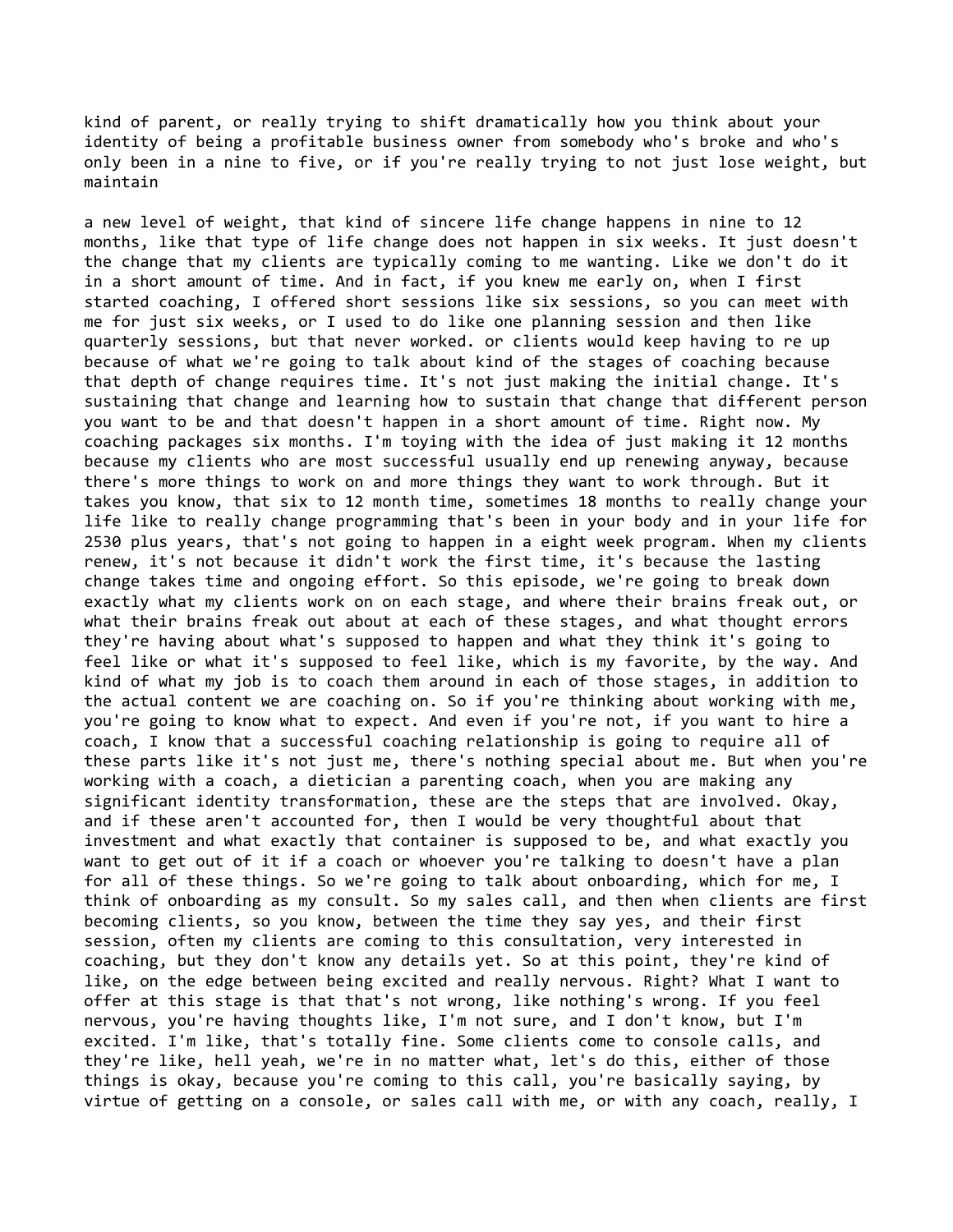want to change a significant portion or an important piece of my life. And we all know what our brains do with change, typically, they don't like it. So it is not unusual that when you go to make a step like this, your brain is not on board. Or it's being you know, squirrely you're feeling anxious or feeling nervous sensations in your body. That's

not unusual. Also, on my consults, I always have my clients as often as I can have them make a decision about pursuing coaching or not, on the sales calls. I do that because I think one, especially as we talk about transforming into a powerful entrepreneur, the best skill, in my opinion, all powerful entrepreneurs have is the skill to make effective decisions quickly. Okay, so that is a skill that we practice in the console. So again, even if you never end up working with me, you're still going to walk away totally having learned something, and having seen something in yourself and challenged yourself in a way. And I call this a challenge and an invitation. Because usually, when clients come to me, they're not yet the person who is effective at making decisions quickly. So it feels really scary to do that. Now, yes, and no, are always good answers in this phase. But sometimes people get really freaked out about having to say, No, they feel pressure. And sometimes they think that pressure is because I'm pressuring them, it's not the pressure comes from the thought, I can't say no, she's going to be disappointed. Oh, not like that's what creates that discomfort? Because you can always say no, or they're gonna say yes. And then their brain continues to freak out. Because what they just said yes to is life altering. It is altering to what your brain knows as the current reality. So the pressure, and I'm using air quotes, you can't see me but I'm using air quotes that you might feel in a coaching consultation is very normal, because it doesn't matter if you say yes or no, the brain is still going to panic about it, because it's doing a thing it has not done before. Okay, so this is really important to know. Because if you get on the sales call, and you don't know or don't recognize that by virtue of showing up, I'm introducing an unexpected options to my brain, it's going to feel like oh, no, something's wrong. It must be a no, oh, no, something's wrong. This must not be right. Because you're feeling nervous. But that's not the reason it's because your brain is doing a new thing. Whether or not you say yes or no, it's doing a new thing it hasn't done before. So let's say for the sake of this conversation, you get into a console, we have all the conversations you decide to pursue coaching immediately upon hanging up. This happens for most of my clients, some it doesn't But again, immediately upon hanging up, their brain freaks out, because it's a large investment of time, right? Again, the minimum, my coaches for six months, many of my clients renew, but the minimum, my coaches for six months. So that's a time commitment. And it's a financial commitment, because again, we're doing lasting life change. This is not a small financial commitment, it's not a small time commitment, it's something that you really have to be committed to. And it's a new identity you're being committed to. So usually, and I tell my clients like, Listen, when you get off the phone, this is what's going to happen, your brain is going to tell you is a bad idea, and you shouldn't have done it. And that's not necessarily true. It's usually not true at all, it's very similar to if you've ever bought a house before and heard of what they call like house buyer's remorse. It's not that you shouldn't have bought a house and the house buying process is so long. So if you really wanted to get out of that process, at any point in time, you really can, there's nothing stopping you from not finishing that process if you don't want to. But even when you go through with it, and you buy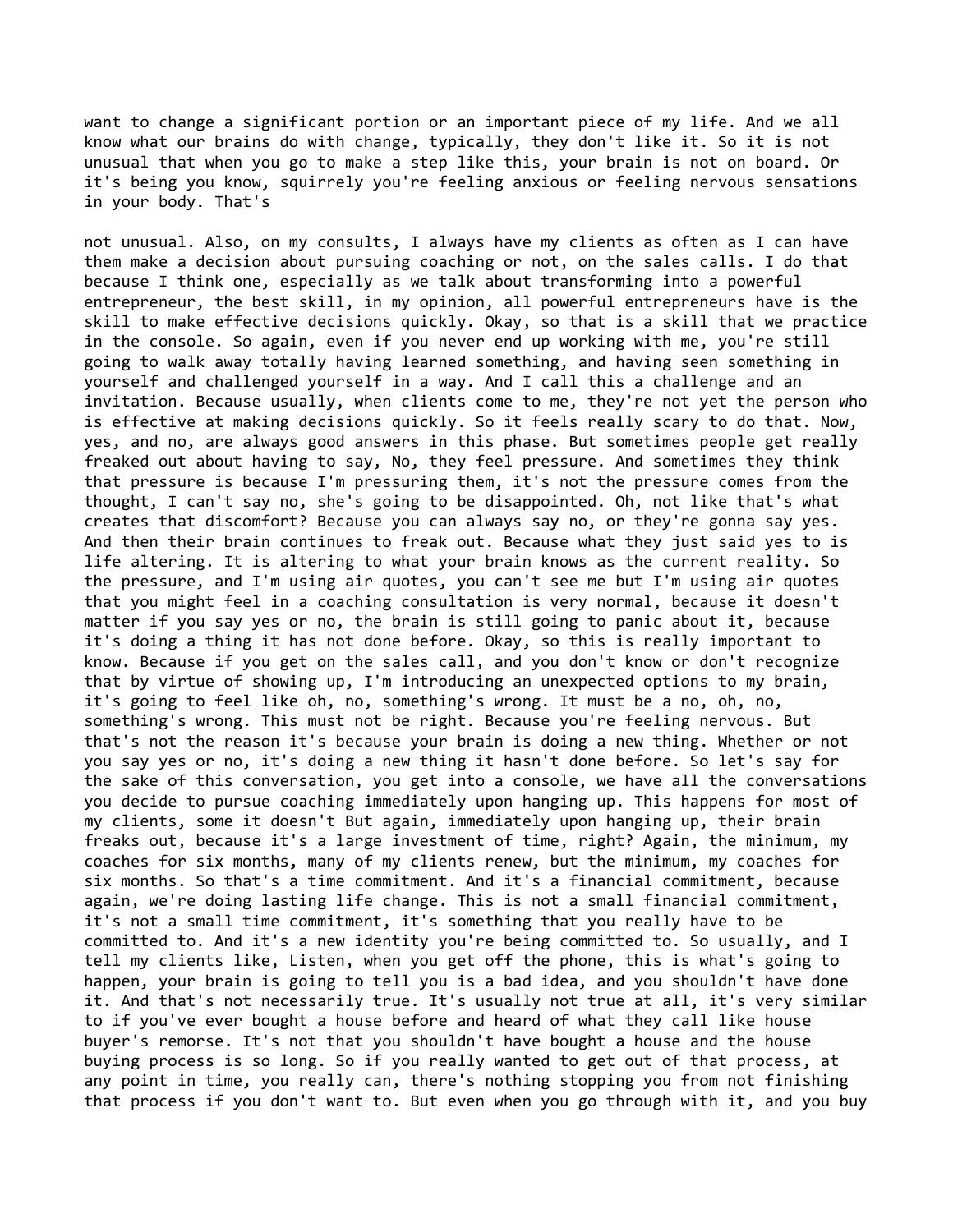the house, usually people have house buyer's remorse only because the brain is like, oh, no a new thing. So usually I make myself available to my clients in that week between when we have a console call and when their first session is the week or two, or if they're on waitlist a couple of weeks, because the brain is going to get squirrely, and that's okay. Again, nothing has gone wrong. At that point, human brains are going to human brain, it's not a big deal. So I want to talk about the months that I coach. So it's six months, currently, it might be longer in the future. But right now, it's six months, and months one through three is we do a couple things right at the beginning, that shift a lot for people. So in the beginning, we are putting all the parameters in place to create the results that you want. So this time is when we mess with your packaging and your pricing to really create profitability and thriving for you. This is when we start to make cuts to kind of your work life boundaries. So that those play more nicely together. This is when we challenge assumptions that you have about who you serve, and why about how much you have to work or what exactly it is that you deliver. and the value of that like this is where we get into it. And it is typically very exciting. And there's the most shifts and a lot of action, right? Like there's work to do that is like changing external pieces of your business.

And to be honest, as it pertains to mindset, this is actually the easiest part of the three parts, months one through three are the easiest, because your belief is high, we're shifting a lot of external things. So you can see what's happening. The hard part in this stage is having the courage to make big enough leaps, and deep enough cuts that you're not having to do things again in six to nine months. So sometimes when clients work with me, and we talk really about pricing and packaging, to have you your business and your clients thrive, it means we have to make significant changes. And that part can feel really hard. So sometimes clients will be like, Well, can I just like bump up my price like a little bit like right, instead of the full amount that we have, like done the calculations for that create profitability and thriving, they're like, Well, can I just do half of that, because I feel nervous or scared. But the problem with that is that if we don't cut deep enough, or make increases large enough, you're gonna be doing it again in a few months. And it is more traumatic for clients and more traumatic for you, frankly, to go through this emotional process twice, in six to nine months than it is to just do it once and really sell yourself on the changes that we're making. So that's what can be challenging in this section. This stage is exciting and fun, and a little scary. But that's kind of months one through three depending on exactly where a client is coming in at. And by that I mean how profitable their business already is, and what systems and things they already have in place that can take one to three months to get that sorted. So the next bucket of time, the four to five months, is what I think is the more challenging months of coaching in month four and five, we're dealing with kind of the decisions that you made in months, one through three, right, so you made all these changes, and your brain is now catching up to this new reality of who you are and how your business runs. And it means it freaks out a little bit. You've made changes to your packaging and pricing, so that it's really simple and clean. So now instead of dithering around with colors and branding, and how do we say this and that it's done. And it's easy. Now you have to go learn how to sell which can be scary and hard. We're going to experiment and test some things, we're going to have to stay to the path on other things like make a decision and stick with it on other things. And you're going to have to coach yourself on the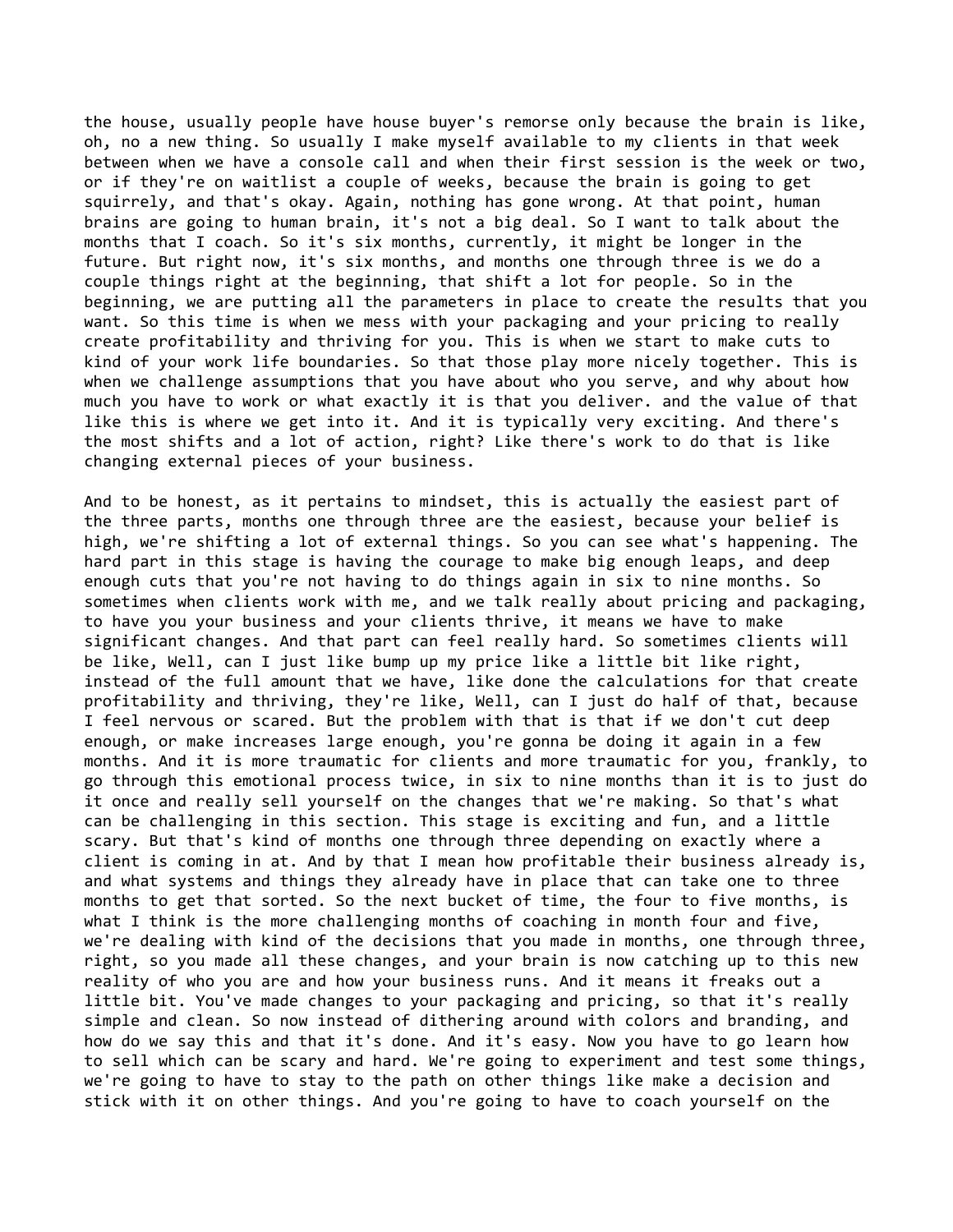decisions that you make instead of changing them all the time you're going to fail. You will have done the fun, exciting work of getting shit set up. And then you're going to have to find out what parts of that shit don't work. It's going to require failure. This is where we learn how to love ourselves and how we're going to treat ourselves with respect. No matter what happens. This is where we learn that we've made the change. This is where we start to coach our brains of this is where we live now. We are acclimating to this new reality of this is how much money I make. This is what my offer is, this is how I stay. And for the choices I've made, like this is hard. Okay, acclimating to a new reality, even while you're outside, like your circumstances can be challenging life, things happen all the time. If you're a parent, this is absolutely the stage and when something's gonna go sideways with one of your kids, and you're gonna be like, I need to stop, I need to quit. This is too hard, right? Like this is the time in which it typically happens. Or when you're being challenged by your partner, your peers, everything and everyone like this is when all the crap bubbles to the surface. This is also when we have to work on stopping the self sabotage. And it's building the belief that you're never going back no matter what obstacles and challenges come your way. Like this is the mindset work that has to happen here. And this is the hardest time of coaching. This is the part where people question whether or not coaching is working, and they want to quit. And I want to stress it's not because anything is going wrong, it's just a part of the journey. That seems like this seems like a good idea to stop. This is equivalent to like the Seven Year Itch in marriage. So it's not actually a problem that you feel the desire in your marriage at your seven or however that actually goes. But like, it's not a problem, when you know, that's probably what's going to happen. And it's your job to turn inward back towards your relationship. Similarly, when you know that this is going to come up in month four, and five, when it's going to be really mentally challenging, it's not a problem, and you can deal with it. Another example might be what happens after you lose 20 pounds, if you've ever lost 10, or 15, or 20 pounds, you have the part where you did the work to lose the weight. And then you have the part where you learn how to keep the weight off. So you have to learn how to like manage your cravings and not use food in the same ways that you did and keep the new relationship with food that you had. So when you experience cravings, or when you do you want to say fall off the wagon, because that's not how that works, either. But when you like forget this new identity and make a decision out of your old identity, you're not like oh, well, I guess it's all ruined, like no, you just go again, because you know that that's the thing that might happen in weight loss. Similarly, when you are doing business coaching, and entrepreneurship coaching, this is a thing that happens, you quote unquote, lose the weight of all the stuff that's stopping you from having an awesome business and a really great experience as an owner. But then you have to learn how to live at that new weight in this new reality.

So on four and five are a completely different kind of growth, they're more acclamation, they're way less flashy. But this is the part that's required for ongoing identity change. Like it's one thing to shift around the details of your business, it's a completely different thing to settle into a new identity. And know that that's where you are, no matter what happens. This is where the actual identity shift happens. This is where you learn how to be proficient in skills, right? This is where you settle in. This is where the forever happens. Honestly, this part is why I don't offer shorter packages. When I did, I did not have the ability to coach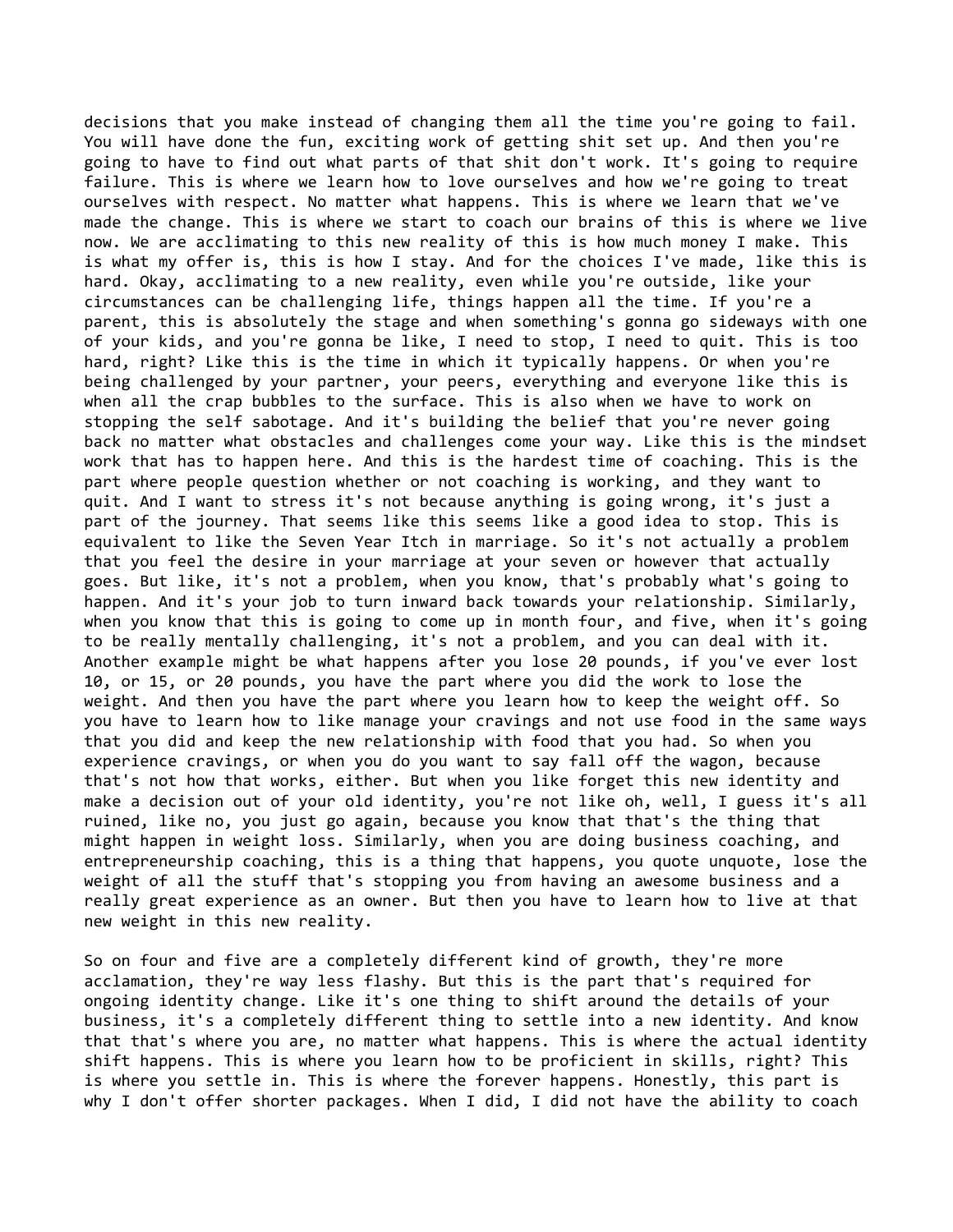my clients on this part. Shorter packages leave this part out and selling my coaching as something that is life changing. And like talking about the change that I do make with my clients, and especially selling my coaching at the price that I sell it at. And not offering the support is out of integrity like not offering someone support during like the hardest part is like not cool, there are no shortcuts. And I will say I came up with the six months like the length of my coaching package with the idea knowing that some clients are just going to have it be month four and five, some clients it might be months four, or five and six. And at that point, I actually want them to make a recommitment, I give them the opportunity to renew, because at that point, they're going to need to be recommitted to their goal and re committed to getting everything they want out of the relationship that we have, again, work with me or work with someone else. But if someone's offering you coaching, they need to have a plan for not just shifting things around in your business, but being able to coach you when things go sideways, when you're ready to quit when things don't work out the way you plan them to like that reality has to be involved in the coaching. The last piece of the six month package that I have is a hybrid of celebration and evaluation. So this is where we ask Did you get everything you wanted out of this relationship? And if you did, we get to continue to settle into this new identity. And I do that with a lot of celebration at this point. Because as a couple episodes ago, I said celebration is identity integration. celebration is how you remind yourself this is not a fluke celebration is how you remind yourself, Oh, I know how to do this over and over again. So we settle into new identity and we start to plan for what's next. Right? So like sometimes we get so focused on the problem we want to solve directly in front of us like sometimes my clients get so focused on profitability that they have no idea what it is they want next for their business or next for their lives. They have no plans. So we start to create those plans together and decide like hey, do you want to work on those together next, if not, again, no problem. What are you going to do next? Where are you going to put your attention and focus next? Now, if the answer to the question, did you get everything you wanted? Like, did you hit all your goals? Is No. Then we do some evaluation, which we're evaluating ongoingly. But we do kind of a larger scale evaluation of why, what do we need to work on next. And again, I give my clients the option to renew or not, both answers are fine. And I really don't think of not hitting all the goals as a problem. Because the problems that I'm solving with my clients are identity, life shifting problems, most of my clients make a lot of progress and are able to hit their goals that they bring to our sessions in that six months. If not, that's also fine, we just go again, if they do, that's also fine, you go again, with new thing, I think the Miss understanding, not even misunderstanding, but like the frustration can come when you stake your entire success on a single program, or a single coach or a single time through a program that's different than when you're personally committed to getting to that result of I want to be this entrepreneur who has a very successful business and who makes loads of money and can wield the resources they have available to them really well. And really powerfully, like when you're committed to getting to that result, no matter what, then you see the coach or the program as a tool, it's a tool you're using to get to that result, versus if you see all this, like my coaches, my Savior, or I'm going to put money into this program, and I had better work because there's no more money. And this is my only chance, and I have to get it right, this first go around. And if I don't, then that means I'm a failure. That's what creates all that pressure. And when your brain acts up, like if you're thinking of coaching as the